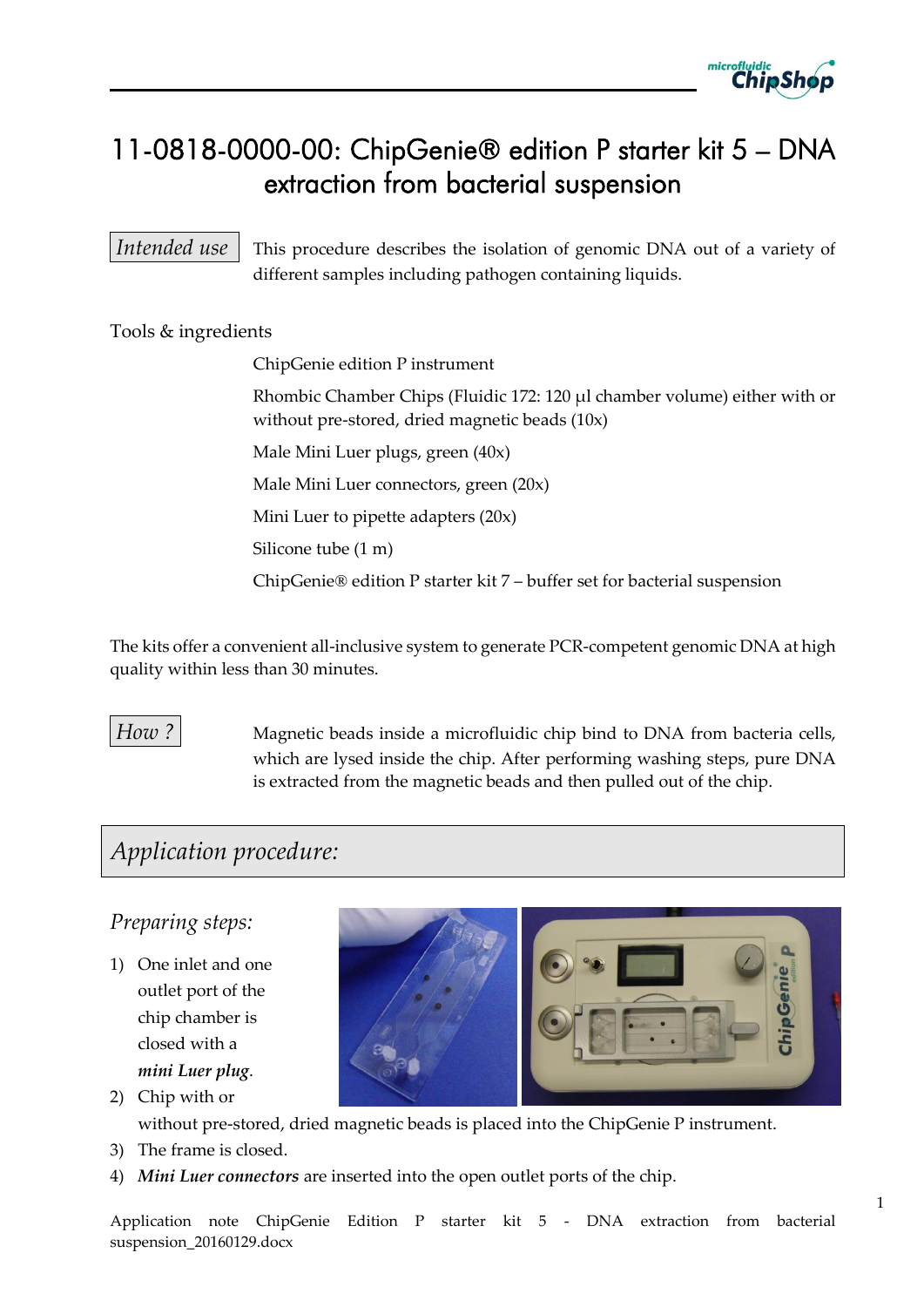

5) In case of a chip without pre-stored, dried beads, the *mcs-magnetic beads* are filled into the chip.

#### *Lysis:*

- 1) 30 µl bacteria suspension / sample are mixed with 100 µl *mcs-lysis- and binding buffer*.
- 2) Add 4 µl *mcs-magnetic beads.*
- 3) The complete amount of the reaction mixture is filled into one of the two rhombic chambers of the chip.
- 4) The beads are mixed for 15 min at 56°C by the instrument-based magnet.



#### *Washing steps:*

- 1) The chamber is emptied with air by using a pipette.
- 2) The chamber is filled with 130 µl *mcs-washing buffer* 1 and the magnet is actuated for 30 sec.
- 3) Steps 1 and 2 are repeated two more times.
- 4) The chamber is filled with 130 µl *mcs-washing buffer 2* and the magnet is actuated for 30 sec.
- 5) The chamber is emptied with air by using a pipette.
- 6) Steps 4 and 5 are repeated two more times.
- 7) The chamber is filled with 130 µl *mcs-wash buffer 3/ mcs-elution buffer* and the magnet is actuated for 10 sec.
- 8) The chamber is emptied with air by using a pipette.